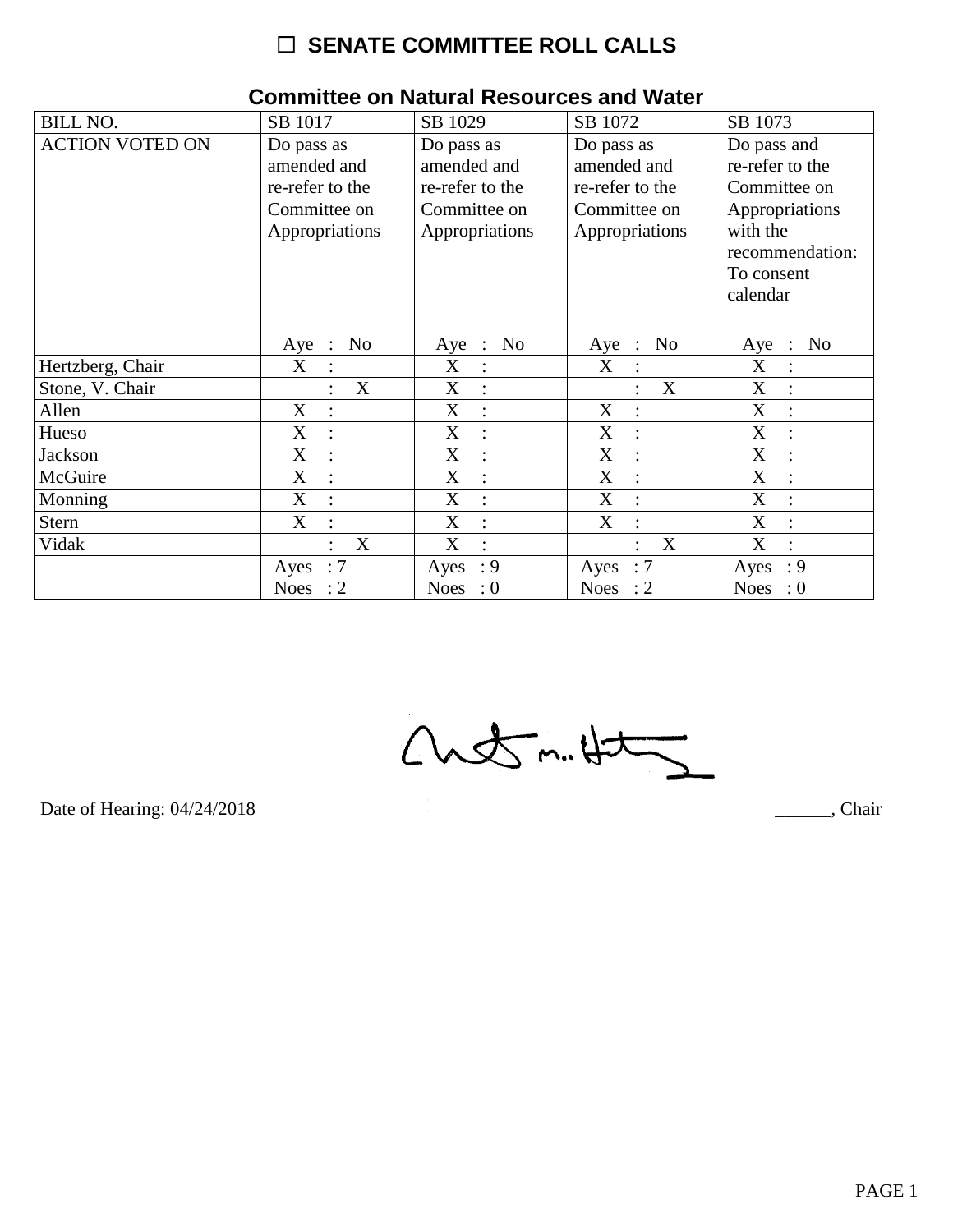# $\Box$  SENATE COMMITTEE ROLL CALLS

| <b>BILL NO.</b>        | SB 1079                       | SB 1261             | SB 1263                   | SB 1299                               |
|------------------------|-------------------------------|---------------------|---------------------------|---------------------------------------|
| <b>ACTION VOTED ON</b> | Do pass as                    | Do pass and         | Do pass as                | Do pass and                           |
|                        | amended and                   | re-refer to the     | amended and               | re-refer to the                       |
|                        | re-refer to                   | Committee on        | re-refer to the           | Committee on                          |
|                        | Committee on                  | Appropriations      | Committee on              | Appropriations                        |
|                        | Appropriations                |                     | Appropriations            |                                       |
|                        | with                          |                     |                           |                                       |
|                        | recommendation:               |                     |                           |                                       |
|                        | To consent                    |                     |                           |                                       |
|                        | calendar                      |                     |                           |                                       |
|                        |                               |                     |                           |                                       |
|                        | N <sub>o</sub><br>Aye :       | Aye : No            | N <sub>o</sub><br>$Aye$ : | N <sub>o</sub><br>Aye<br>$\therefore$ |
| Hertzberg, Chair       | X<br>$\ddot{\cdot}$           | X                   | X                         | X                                     |
| Stone, V. Chair        | $\mathbf X$<br>$\ddot{\cdot}$ | X<br>$\ddot{\cdot}$ | X<br>$\ddot{\cdot}$       | $\mathbf X$                           |
| Allen                  | X<br>$\ddot{\cdot}$           | X<br>$\ddot{\cdot}$ | X                         | $\mathbf X$                           |
| Hueso                  | X<br>$\ddot{\cdot}$           | X<br>÷              | X<br>$\ddot{\cdot}$       | X                                     |
| <b>Jackson</b>         | X                             | X<br>$\ddot{\cdot}$ | X<br>÷                    | X                                     |
| McGuire                | X<br>$\ddot{\cdot}$           | X<br>$\ddot{\cdot}$ | X<br>$\ddot{\cdot}$       | X                                     |
| Monning                | X<br>$\ddot{\cdot}$           | X<br>$\ddot{\cdot}$ | X                         | X                                     |
| <b>Stern</b>           | X<br>$\ddot{\cdot}$           | X<br>$\vdots$       | X<br>$\ddot{\cdot}$       | X                                     |
| Vidak                  | X                             | X                   | X                         | X                                     |
|                        | : 9<br>Ayes                   | : 9<br>Ayes         | : 9<br>Ayes               | : 9<br>Ayes                           |
|                        | Noes<br>$\cdot 0$             | Noes : $0$          | Noes : $0$                | Noes : $0$                            |

#### **Committee on Natural Resources and Water**

 $Custm.4t\overline{2}$ 

Date of Hearing: 04/24/2018

Chair

PAGE 2